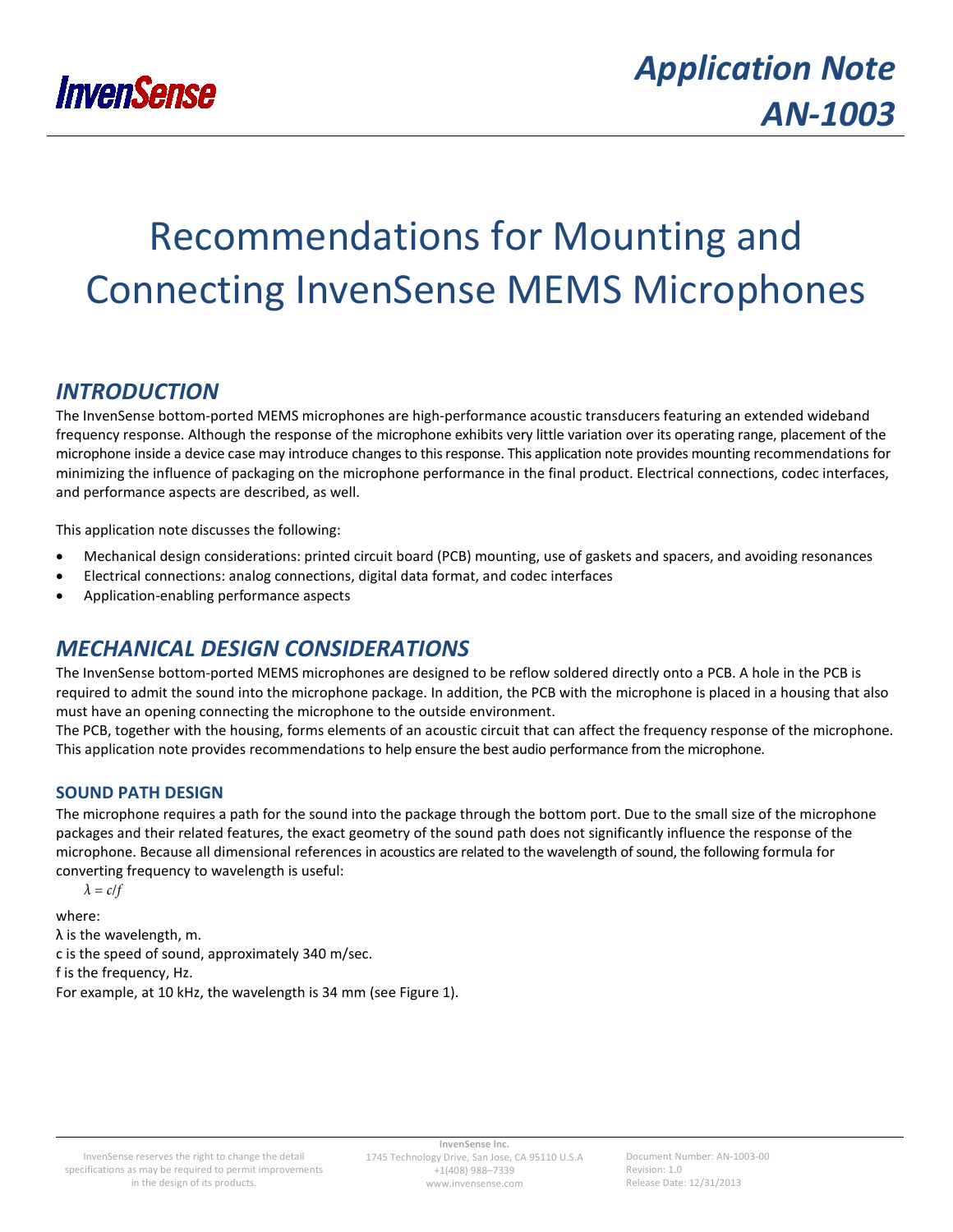



**Figure 1. Wavelength of Sound vs. Frequency**

#### <span id="page-1-0"></span>**PCB THICKNESS AND THE USE OF FLEXIBLE PCB**

The performance of an InvenSense MEMS microphone is not affected by PCB thickness. The microphone can be mounted on a flexible PCB using the guidelines listed in the microphone data sheet available at [www.invensense.com](http://www.invensense.com/) and in the AN-1068 Application Note. The flexible PCB with the microphone can be attached directly to the device housing with an adhesive layer. This mounting method offers a reliable seal around the sound port, while providing the shortest acoustic path for good sound quality.

#### **PCB SOUND HOLE SIZE**

The response of an InvenSense MEMS microphone is not affected by the PCB hole size, as long as the hole is not smaller than 0.25 mm (0.010 inch) in diameter. A 0.5 mm to 1 mm (0.020 inch to 0.040 inch) diameter for the hole is typical. Take care to align the hole in the microphone package with the hole in the PCB. The exact degree of the alignment does not affect the microphone performance, as long as the holes are not partially or completely blocked.

#### **AVOIDING RESONANCES**

One acoustical structure that can influence sound quality, even when its dimensions are much smaller than the wavelength, is a Helmholtz resonator. This resonator consists of a wide section forming an inner cavity and a narrow hole, or vent, to the outside. A Helmholtz resonator may be formed when, for example, a wide gasket is used between the microphone PCB and the device case (see [Figure 2\)](#page-1-1).





<span id="page-1-1"></span>This structure may result in a high-frequency response peak and should be avoided unless the product designer deliberately seeks such a peak. To avoid this resonance, the gasket should be as small as possible, or the board should be placed directly against the device case. When a longer acoustic path is required by industrial design constraints, the effective path diameter should be close in size or smaller than the device case opening (the vent, as shown in [Figure 3\)](#page-2-0). Multiple small holes can be used in place of a single vent in the device case.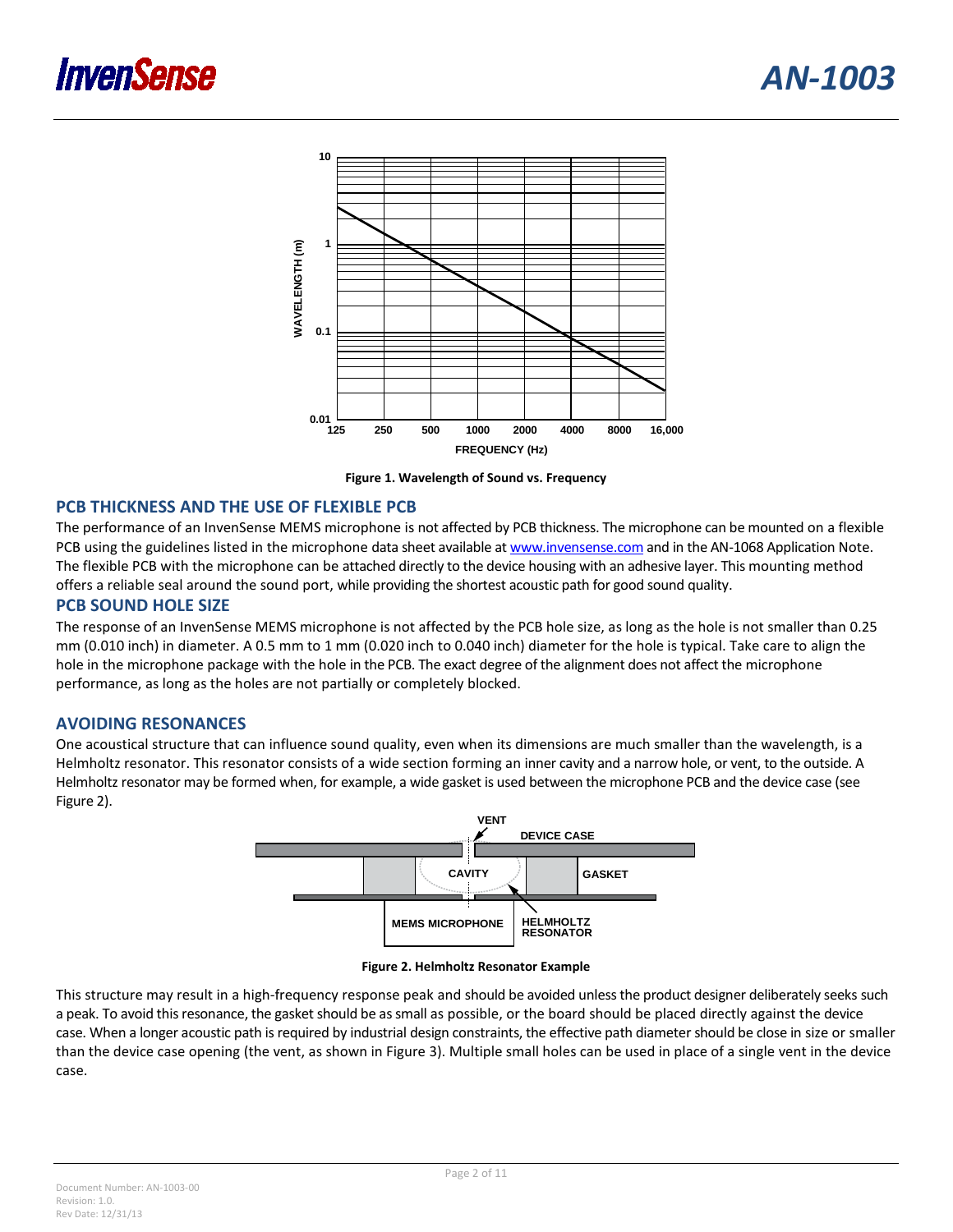



**Figure 3. Recommended Gasket Design Example**

<span id="page-2-0"></span>A good seal between the device case and the gasket and between the PCB and the gasket is important. The influence of the stiffness of the gasket material on the overall microphone performance is negligible. Examples of gasket material include rubber, silicone, neoprene, or closed-cell foam.

To calculate the Helmholtz resonance frequency, the following formula can be used:

$$
f_b = \frac{c \times D}{4\sqrt{\pi \times V \times (L + \sqrt{\pi} \times D/2)}}
$$

where:

 $f<sub>b</sub>$  is the resonance frequency, Hz.

*c* is the speed of sound, approximately 340 m/sec.

*D* is the vent diameter, mm.

V is the cavity volume,  $mm<sup>3</sup>$ .

*L* is the vent length, mm.

The calculated resonance frequency can differ from the actual measurement results due to nonrigid gasket walls, leakages, and other imperfections. Use the previous formula for an estimate of where in the frequency domain the resonance is likely to be located rather than to establish an exact value.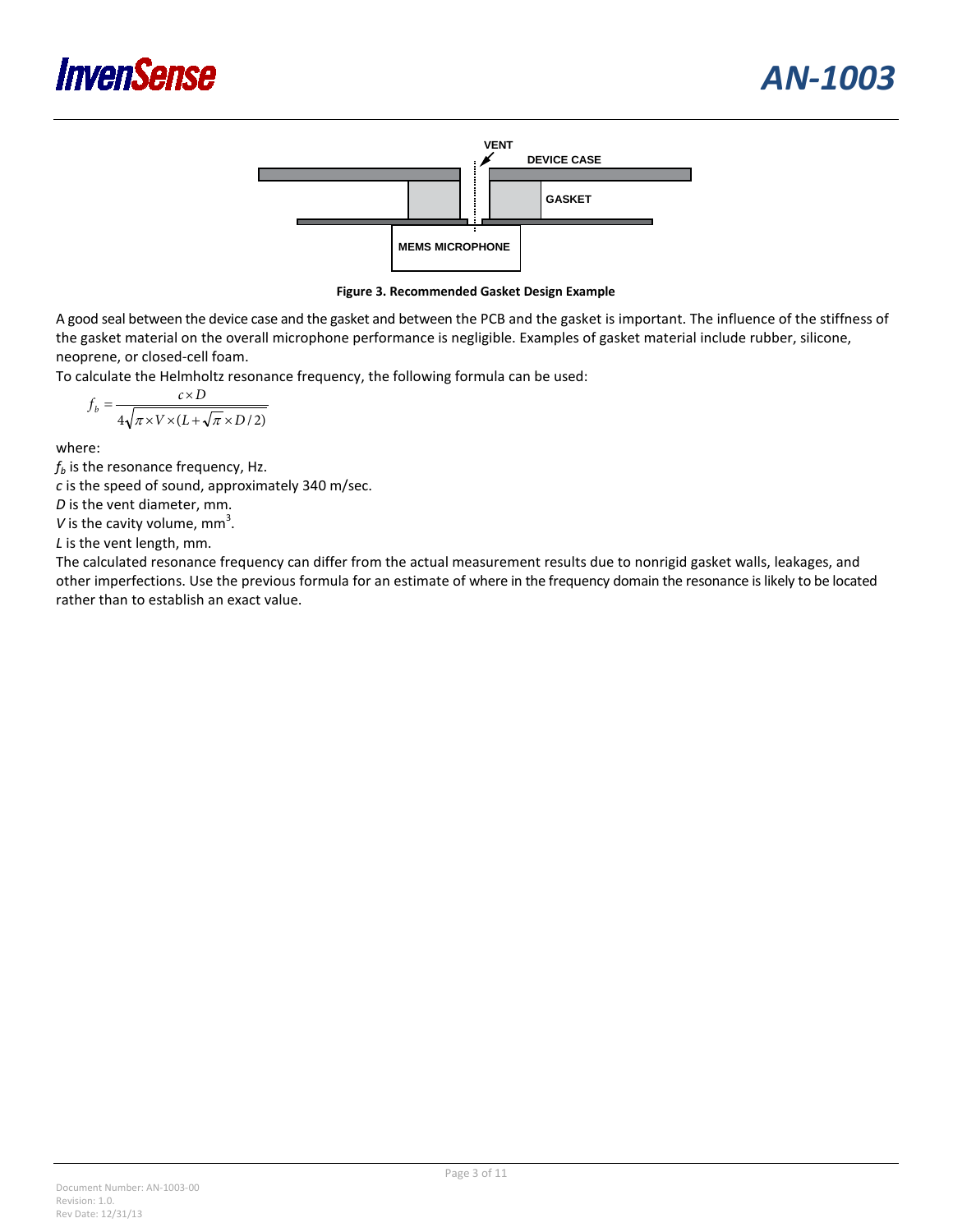

## *ELECTRICAL CONNECTIONS—DIGITAL MEMS MICROPHONES WITH PDM OUTPUT*

## **CODECS SUPPORTING PDM DATA FORMAT**

InvenSense has multiple MEMS microphones with a pulse-density modulated (PDM) output that connect directly to codecs or ADCs with a dedicated PDM input. For the PDM format, a codec or processor typically provides the clock to the microphone, and up to two microphone data output signals can be connected on the same signal line that is connected to the input of the codec. Se[e Figure 4](#page-3-0) for an example connection and refer to the data sheets for more details on the PDM microphone interface.



**Figure 4. Codec Interface Block Diagram with Two PDM Microphones**

## <span id="page-3-0"></span>**CONNECTING TWO MICROPHONES TO A SINGLE DATA LINE**

As shown in [Figure 4,](#page-3-0) two microphones can be connected to a single DATA wire for stereo operation. This is possible because the DATA output is in high impedance mode during half of every clock cycle. The L/R SELECT pin controls assignment of the microphone to the left or right output channel (se[e](#page-3-1)

[Table](#page-3-1) 1).

## <span id="page-3-1"></span>**TABLE 1. L/R SELECT PIN ASSIGNMENT**

| L/R SELECT Connected To | Selected Mode            |
|-------------------------|--------------------------|
| Logical low (GND)       | Right microphone (DATA1) |
| Logical high $(V_{DD})$ | Left microphone (DATA2)  |

The DATA1 output bit is valid when the clock is low. The DATA2 output bit is valid when the clock is high. This means that the right channel (DATA1) bit must be read on the low-to-high clock transition, and the left channel (DATA2) bit must be read on the high-to-low clock transition. Se[e Figure 5](#page-4-0) for a suggested two-microphone connection schematic. Depending on the distance between the two microphones and the length of the V<sub>DD</sub> trace, a separate 0.1  $\mu$ F V<sub>DD</sub> bypass capacitor may be required per microphone.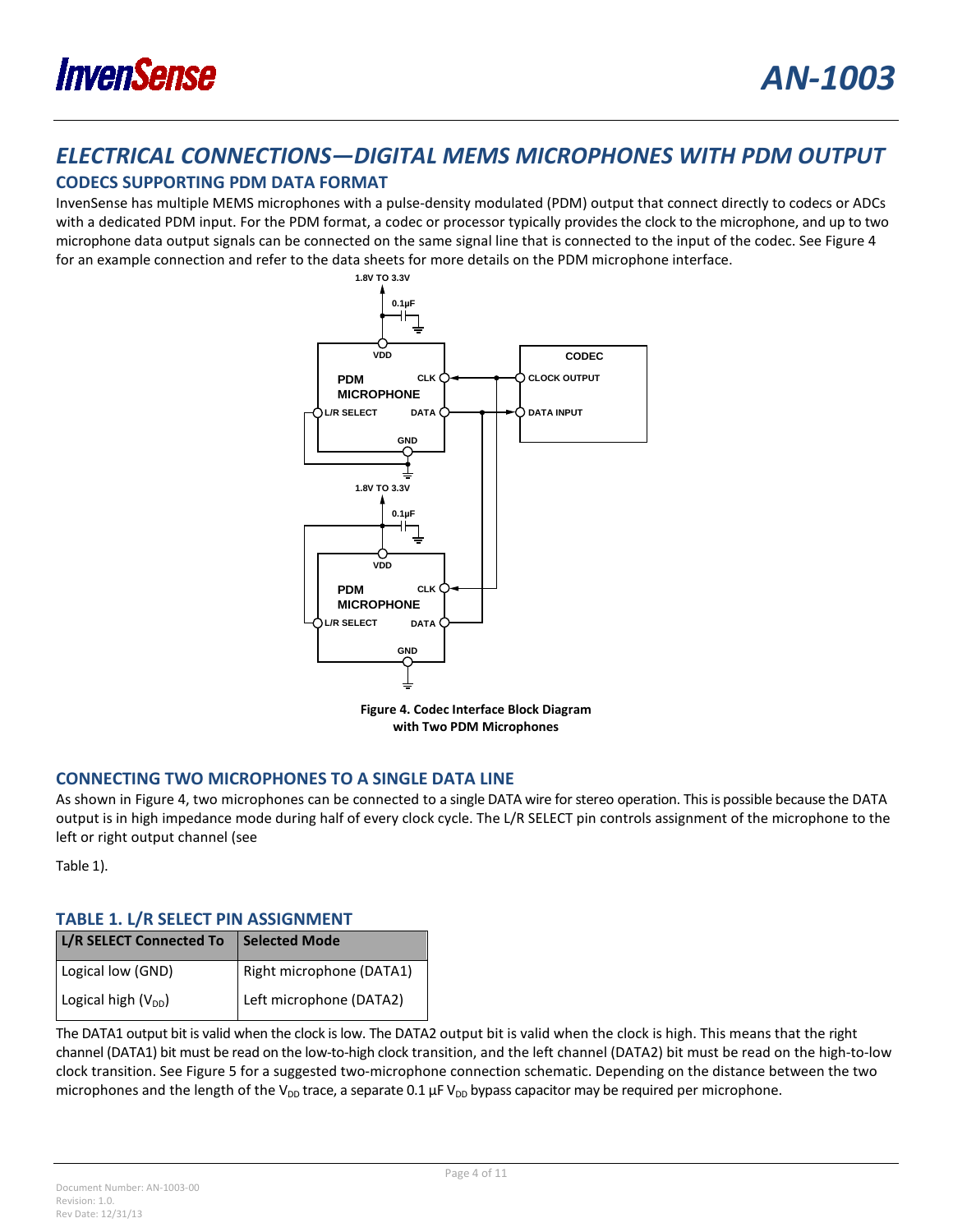

**Figure 5. Two PDM Microphones Connected to a Single DATA Wire**

#### <span id="page-4-0"></span>**WIRE LENGTH RECOMMENDATIONS**

For out-of-product evaluations, a PDM microphone can be connected to a codec directly with wire lengths of up to 6 inches (15 cm). When longer wires are required, a 20 to 100  $\Omega$  (depending on the trace's characteristic impedance) source termination resistor is recommended on the clock output of the codec to minimize overshoot or ringing of the clock signal. In some cases, a clock buffer may be necessary to avoid performance degradation with excessively long wires. A schematic for a simple clock buffer is suggested in [Figure 6.](#page-4-1) This design uses a 74LVC2T45 bidirectional level translator as a buffer for the clock and data signals between the microphone and codec.



<span id="page-4-1"></span>**Figure 6. PDM Microphone Buffer Schematic Suggestion**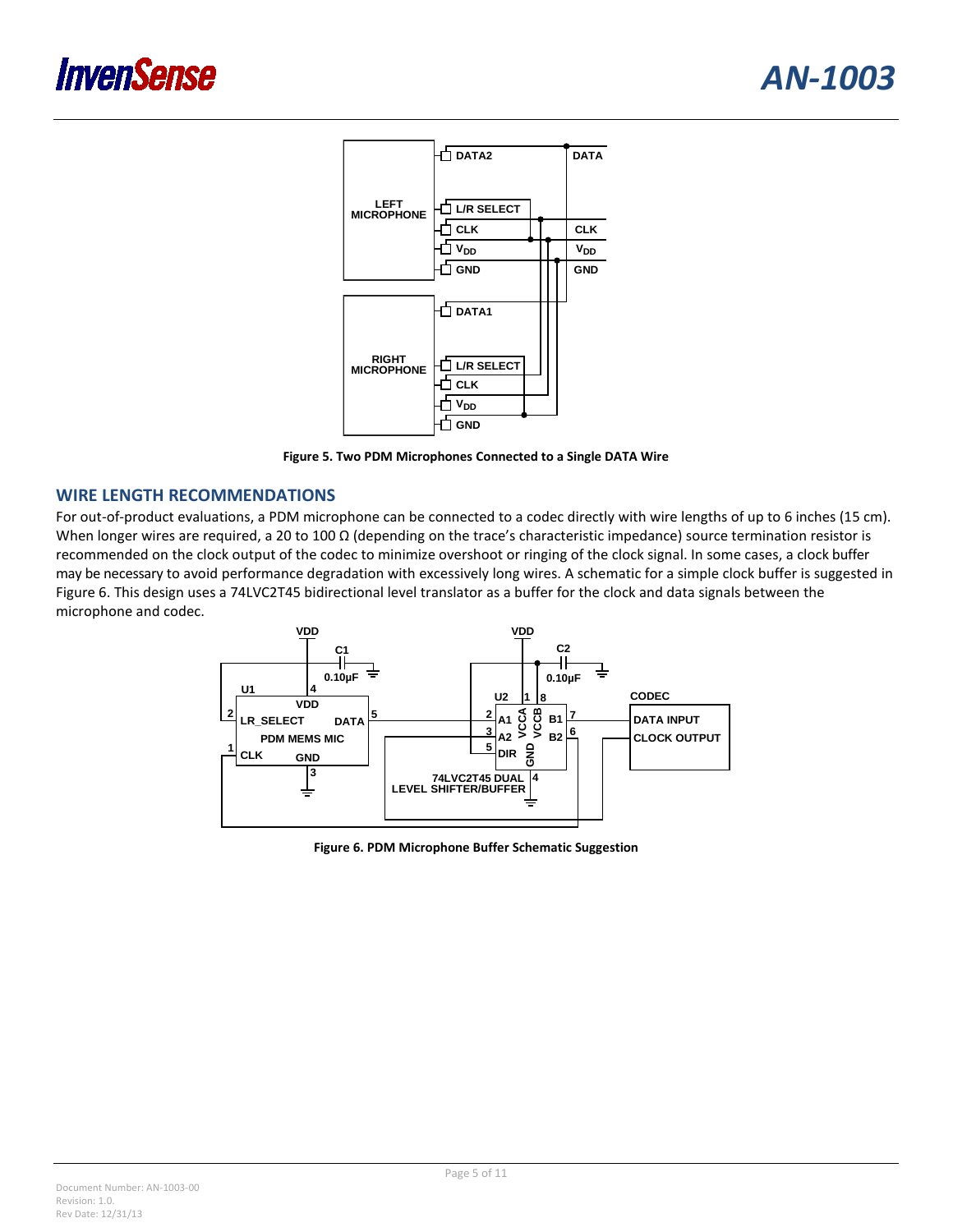

## *ELECTRICAL CONNECTIONS—ANALOG MEMS MICROPHONES*

## **CONNNECTING ANALOG MEMS MICROPHONES TO A CODEC OR AN OP AMP GAIN STAGE**

<span id="page-5-0"></span>An InvenSense MEMS microphone with analog outputs can be connected to a dedicated codec microphone input (see [Figure 7\)](#page-5-0) or to a high input impedance gain stage (see [Figure 8\)](#page-5-1). A 0.1 µF ceramic capacitor, placed close to the power supply pin of the microphone, is used for testing and is recommended to adequately decouple the microphone from noise on the power supply. A DCblocking capacitor is required at the output of the microphone.



**Figure 7. InvenSense MEMS Microphone Connected to a Codec or ADC Input**



**Figure 8. InvenSense MEMS Microphone Connected to an Op Amp Preamp Stage**

## <span id="page-5-1"></span>**CONNNECTING ANALOG OUTPUT MEMS MICROPHONES TO A DIFFERENTIAL INPUT**

Routing low level, single-ended signals across circuit boards in the presence of electromagnetic interference may inject audible noise into the signal chain. The use of balanced signal paths, a simple solution that is often overlooked, may result in significant reduction in the noise pickup even when the microphone itself has a single-ended output.

The critical property of a balanced line is that both conductors have equal impedance with respect to ground<sup>1</sup>. This condition can be replicated by using a reference conductor terminated into appropriate impedance. For example, many InvenSense MEMS microphones have an output impedance of 200 Ω. A balanced signal path is created by adding a 200 Ω resistor at the ground reference point of the microphone and routing a reference trace in parallel with the signal (se[e Figure 9\)](#page-6-0). While not creating perfect balanced-line conditions due to resistor value tolerances and other factors, this low cost circuit has been shown to reduce RFI noise in real-life applications.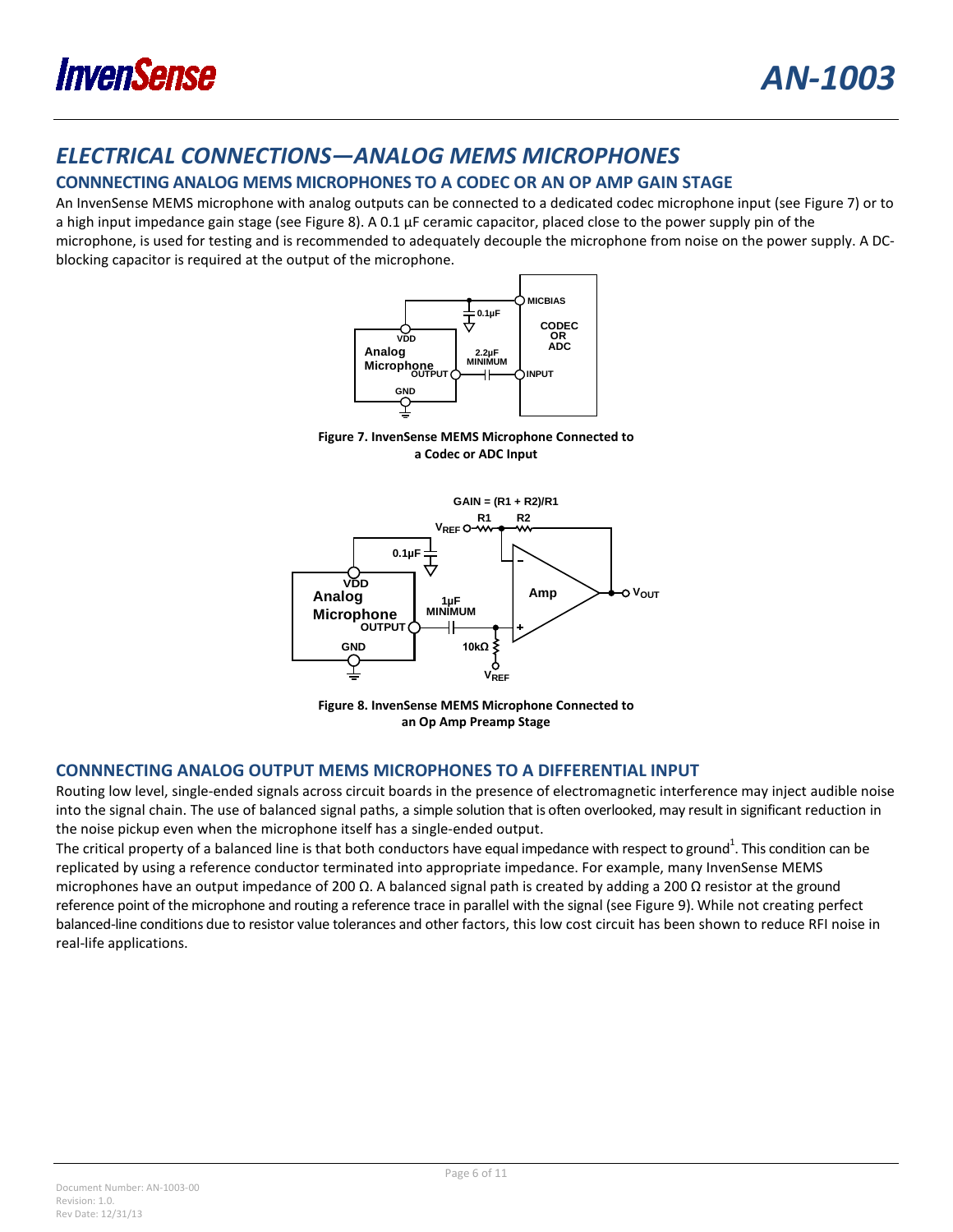



**Figure 9. Connecting a Single-Ended Analog Output MEMS Microphone to a Differential Input**

<span id="page-6-0"></span>Note 1: Bill Whitlock, *Balanced Lines in Audio Systems: Fact, Fiction, and Transformers*, presented at the 97<sup>th</sup> Convention of the Audio Engineering Society, San Francisco, CA, 1994 November 10–13; revised 1995 March 9.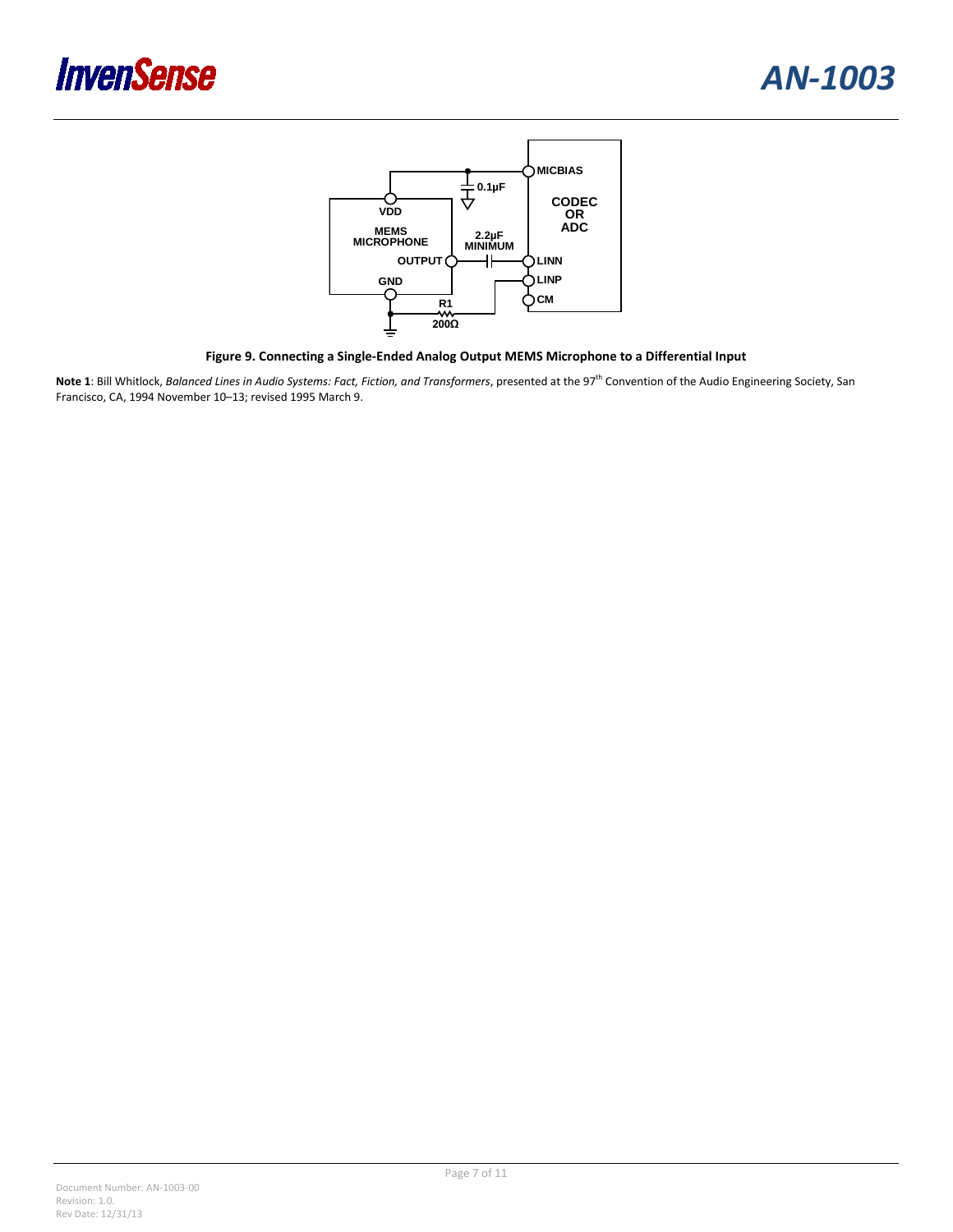

## *PERFORMANCE*

## **LOW VIBRATION SENSITIVITY**

The InvenSense MEMS microphones exhibit low vibration sensitivity due to very low surface density (mass per unit area) of the membrane. The surface density of a membrane is a product of the membrane's material density and thickness. The equivalent sound pressure that is generated by axial vibration is then

*pa = ρ × t × a*

where:

 $p_a$  is the equivalent sound pressure, Pa.  $\rho$  is the membrane material density, kg/m<sup>3</sup>. *t* is the membrane thickness, m.  $a$  is the vibration acceleration, m/sec<sup>2</sup>.

Due to a much lower surface density of a MEMS microphone membrane, the vibration signal generated by the MEMS micro-phone is significantly lower than that of a typical electret condenser microphone (ECM)[. Table 2](#page-7-0) provides examples of axial vibration sensitivity of several types of microphones for reference. These calculated equivalent sound pressure levels are in excellent agreement with experimental data where available.

## <span id="page-7-0"></span>**TABLE 2. VIBRATION SENSITIVITY OF VARIOUS CONDENSER MICROPHONES AND AXIAL ACCELERATION**

| Microphone, Membrane Material,<br><b>Thickness</b> | SPL at $1 \text{ m/sec}^2$ , dB | <b>SPL</b> at<br>$1 g$ , dB |
|----------------------------------------------------|---------------------------------|-----------------------------|
| Bruel & Kjaer 1/2" mic, metal, 4 µm                | 65                              | 85                          |
| A Typical ECM, Mylar 10 µm                         | 57                              | 77                          |
| InvenSense MEMS, p-Si, 0.9 µm                      | 40                              | 60                          |

The low mechanical vibration sensitivity of the MEMS microphones enables better performance in many applications. One particular application where low vibration sensitivity becomes critical is a microphone in a speakerphone with echo cancelling. A vibration signal picked up by a microphone can significantly impair the performance of an acoustic echo cancellation algorithm. This reduction in parasitic pickup applies to mechanical vibration only. When the vibration produces sound at the microphone location, the microphone pickup of that sound is determined by its acoustic sensitivity.

## **FREQUENCY MAGNITUDE AND PHASE RESPONSE REPEATIBILITY**

The InvenSense MEMS microphones have a frequency response with low variability from part to part due to high repeatability of the semiconductor manufacturing process. This response consistency makes multi-microphone applications, such as beamforming, possible without additional testing and matching of microphones[. Figure 10](#page-8-0) illustrates an example of overlaid magnitude responses of 40 randomly selected ADMP421 microphones. Due to the minimum phase nature of these tiny MEMS microphones, their phase responses are directly related to the magnitude responses and, therefore, are tightly matched, as well (se[e Figure 11\)](#page-8-1). Note that the responses are normalized at 1 kHz.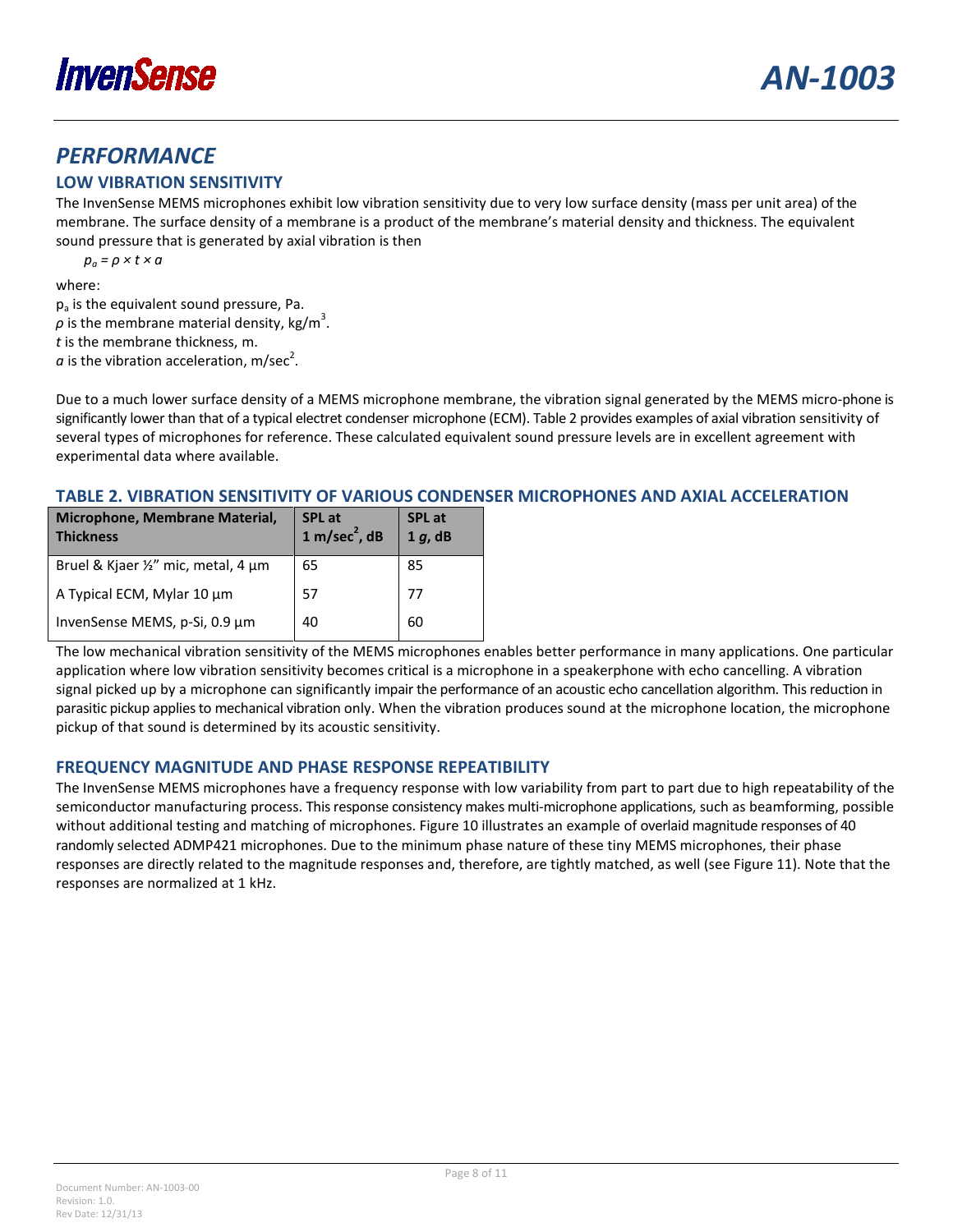## **InvenSense**



<span id="page-8-0"></span>**Figure 10. Magnitude Frequency Responses of Multiple ADMP421 Microphones**



<span id="page-8-1"></span>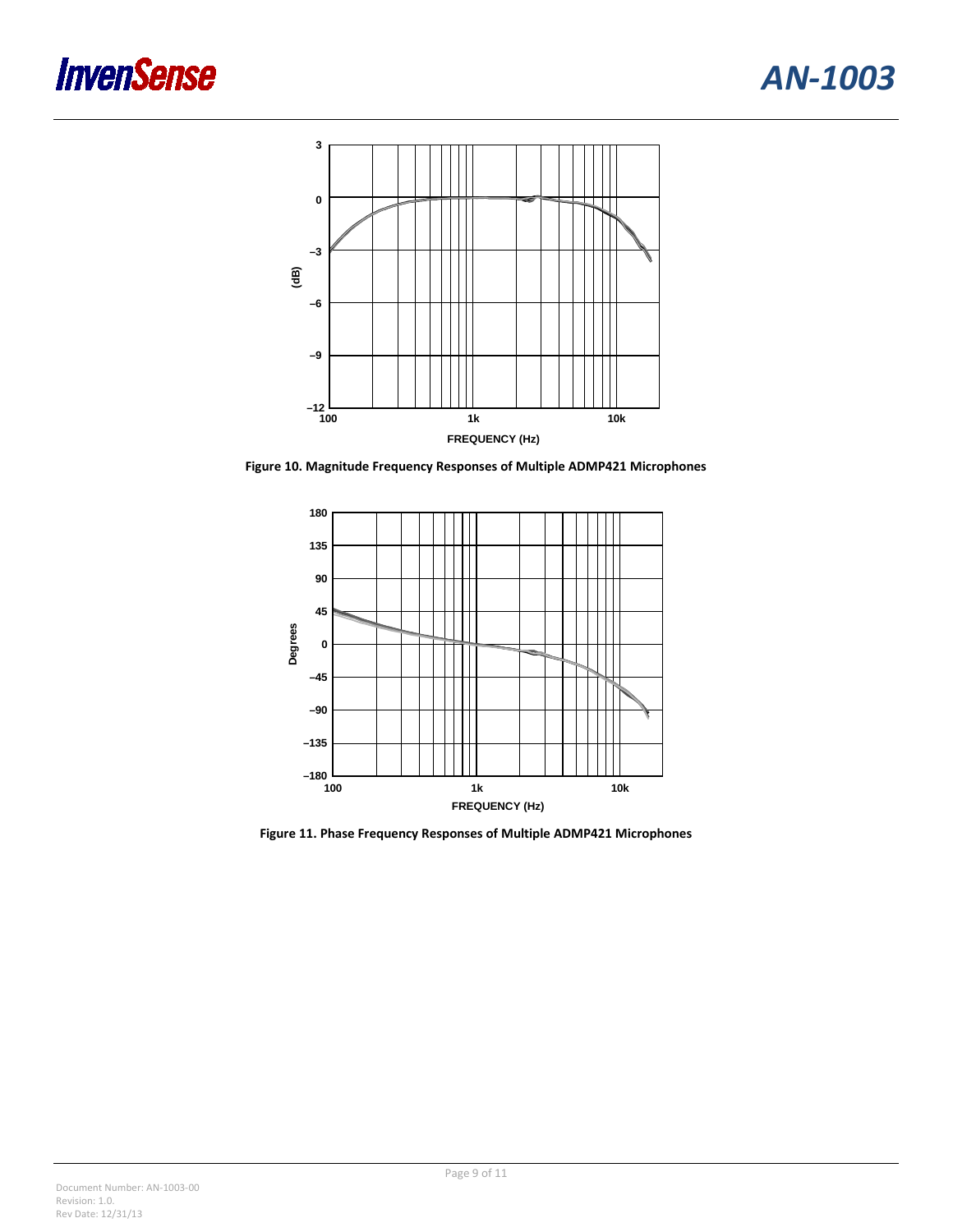

#### **STABLE SENSITIVITY VS. TEMPERATURE**

The sensitivity of the InvenSense MEMS microphones varies very little over temperature, a fraction of a decibel at most (see [Figure](#page-9-0)  [12\)](#page-9-0). This improves performance of multi-microphone designs, especially in situations where temperature variations between microphones result from internal heat sources such as power supplies.



<span id="page-9-0"></span>**Figure 12. ADMP421 Sensitivity vs. Temperature (Typical)**